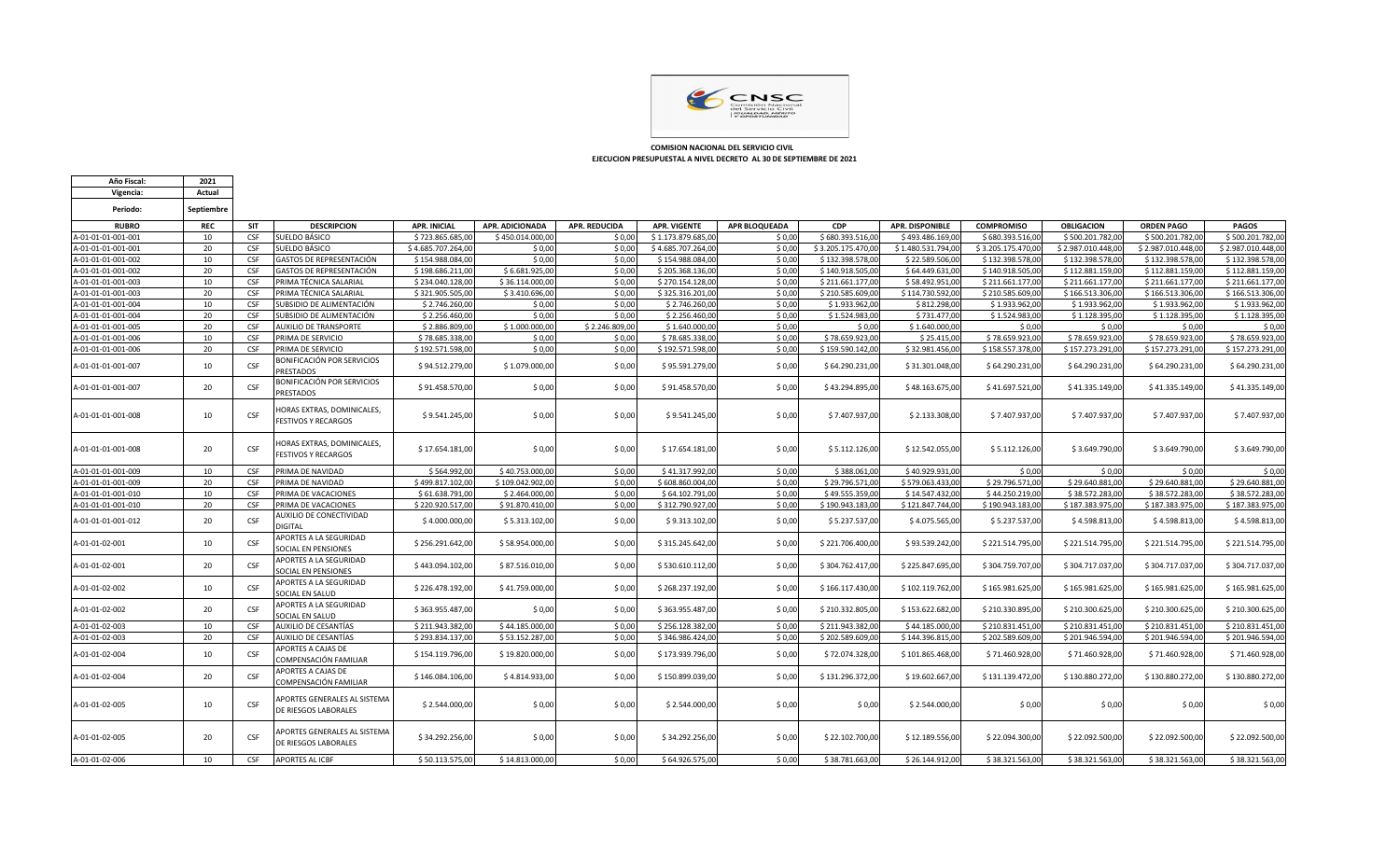| A-01-01-02-006     | 20 | CSE        | <b>APORTES AL ICBF</b>                                                                           | \$176.330.194.00 | \$2.332.982.00   | \$0.00          | \$178.663.176.00 | \$0.00 | \$113.761.737.00 | \$64,901,439.00  | \$113.644.037.00 | \$113.449.637.00 | \$113.449.637.00 | \$113.449.637.00 |
|--------------------|----|------------|--------------------------------------------------------------------------------------------------|------------------|------------------|-----------------|------------------|--------|------------------|------------------|------------------|------------------|------------------|------------------|
| A-01-01-02-007     | 10 | CSF        | <b>APORTES AL SENA</b>                                                                           | \$32.718.045,00  | \$9.875.000,00   | \$0,00          | \$42.593.045,00  | \$0,00 | \$11.878.000,00  | \$30.715.045,00  | \$11.571.300,00  | \$11.571.300,00  | \$11.571.300,00  | \$11.571.300,00  |
| A-01-01-02-007     | 20 | CSE        | APORTES AL SENA                                                                                  | \$118.244.468.00 | \$1.561.255.00   | \$0.00          | \$119.805.723.00 | \$0.00 | \$89,826,100.00  | \$29.979.623.00  | \$89,747,700.00  | \$89.618.100.00  | \$89.618.100.00  | \$89,618,100.00  |
| A-01-01-03-001-001 | 10 | CSF        | VACACIONES                                                                                       | \$200.872.399,00 | \$11.076.000,00  | \$81.000.000,00 | \$130.948.399,00 | \$0,00 | \$126.872.399,00 | \$4.076.000,0    | \$126.872.399,00 | \$118.544.758,00 | \$118.544.758,00 | \$118.544.758,00 |
| A-01-01-03-001-001 | 20 | CSF        | <b>VACACIONES</b>                                                                                | \$14.228.903,00  | \$224.256.848,00 | \$0,00          | \$238.485.751,00 | \$0,00 | \$85.144.175,00  | \$153.341.576,00 | \$85.144.175,00  | \$85.144.175,00  | \$85.144.175,00  | \$85.144.175,00  |
| A-01-01-03-001-002 | 10 | CSF        | NDEMNIZACIÓN POR<br><b>VACACIONES</b>                                                            | \$62.889.494,00  | \$81.000.000,00  | \$0,00          | \$143.889.494,00 | \$0,00 | \$143.889.494,00 | \$0,00           | \$143.889.494,00 | \$143.889.494,00 | \$143.889.494,00 | \$143.889.494,00 |
| A-01-01-03-001-002 | 20 | <b>CSF</b> | NDEMNIZACIÓN POR<br><b>VACACIONES</b>                                                            | \$19.861.390,00  | \$71.672.225,00  | \$0,00          | \$91.533.615,00  | \$0,00 | \$31.954.385,00  | \$59.579.230,00  | \$24.552.352,00  | \$19.372.008,00  | \$19.372.008,00  | \$19.372.008,00  |
| A-01-01-03-001-003 | 10 | CSF        | BONIFICACIÓN ESPECIAL DE<br>RECREACIÓN                                                           | \$39.429.013,00  | \$301.000,00     | \$7.000.000,00  | \$32.730.013,00  | \$0,00 | \$17.807.824,00  | \$14.922.189,00  | \$17.148.011,00  | \$16.181.270,00  | \$16.181.270,00  | \$16.181.270,00  |
| A-01-01-03-001-003 | 20 | CSF        | BONIFICACIÓN ESPECIAL DE<br>RECREACIÓN                                                           | \$9.375.920,00   | \$0,00           | \$0,00          | \$9.375.920,00   | \$0,00 | \$9.324.306,00   | \$51.614,00      | \$9.324.306,00   | \$9.150.528,00   | \$9.150.528,00   | \$9.150.528,00   |
| A-01-01-03-007     | 10 | CSF        | PRIMA DE DIRECCIÓN                                                                               | \$5.000.000,00   | \$0,00           | \$0,00          | \$5.000.000,00   | \$0,00 | \$0,00           | \$5.000.000,00   | \$0,00           | \$0,00           | \$0,00           | \$0,00           |
| A-01-01-03-007     | 20 | CSF        | PRIMA DE DIRECCIÓN                                                                               | \$10.000.000,00  | \$0,00           | \$0,00          | \$10.000.000,00  | \$0,00 | \$6.609.682,00   | \$3.390.318,0    | \$6.609.682,00   | \$6.609.682,00   | \$6.609.682,00   | \$6.609.682,00   |
| A-01-01-03-016     | 10 | <b>CSF</b> | PRIMA DE COORDINACIÓN                                                                            | \$81.151.050,00  | \$8.719.000,00   | \$0,00          | \$89.870.050,00  | \$0,00 | \$53.689.904,00  | \$36.180.146,00  | \$53.689.904,00  | \$46.820.459,00  | \$46.820.459,00  | \$46.820.459,00  |
| A-01-01-03-016     | 20 | CSF        | PRIMA DE COORDINACIÓN                                                                            | \$18.384.567,00  | \$6.910.793,00   | \$0,00          | \$25.295.360,00  | \$0,00 | \$14.563.730,0   | \$10.731.630,0   | \$14.563.730,00  | \$14.563.730,00  | \$14.563.730,00  | \$14.563.730,00  |
| A-01-01-03-030     | 10 | CSF        | BONIFICACIÓN DE DIRECCIÓN                                                                        | \$148.320.605,00 | \$0,00           | \$0,00          | \$148.320.605,00 | \$0,00 | \$124.123.732,00 | \$24.196.873,00  | \$124.123.732,00 | \$124.123.732,00 | \$124.123.732,00 | \$124.123.732,00 |
| A-01-01-03-030     | 20 | CSF        | BONIFICACIÓN DE DIRECCIÓN                                                                        | \$50.000.000,00  | \$60.658.451,00  | \$0,00          | \$110.658.451,00 | \$0,00 | \$0,00           | \$110.658.451,00 | \$0,00           | \$0,00           | \$0,00           | \$0,00           |
|                    |    |            | MUEBLES, INSTRUMENTOS                                                                            |                  |                  |                 |                  |        |                  |                  |                  |                  |                  |                  |
| A-02-01-01-003-008 | 20 | CSF        | MUSICALES, ARTÍCULOS DE<br>DEPORTE Y ANTIGÜEDADES                                                | \$10.000.000,00  | \$0,00           | \$0,00          | \$10.000.000,00  | \$0,00 | \$0,00           | \$10.000.000,00  | \$0,00           | \$0,00           | \$0,00           | \$0,00           |
| A-02-01-01-004-005 | 20 | CSF        | MAQUINARIA DE OFICINA,<br>CONTABILIDAD E INFORMÁTICA                                             | \$4.000.000,00   | \$0,00           | \$0,00          | \$4.000.000,00   | \$0,00 | \$657.238,00     | \$3.342.762,00   | \$0,00           | \$0,00           | \$0,00           | \$0,00           |
| A-02-01-01-004-006 | 20 | CSE        | MAQUINARIA Y APARATOS<br>ELÉCTRICOS                                                              | \$80.000.000,00  | \$0,00           | \$0,00          | \$80.000.000,00  | \$0,00 | \$0,00           | \$80.000.000,00  | \$0,00           | \$0,00           | \$0,00           | \$0,00           |
| A-02-01-01-004-008 | 20 | CSF        | APARATOS MÉDICOS,<br>INSTRUMENTOS ÓPTICOS Y DE<br>PRECISIÓN, RELOJES                             | \$6.000.000,00   | \$0,00           | \$0,00          | \$6.000.000,00   | \$0,00 | \$5.934.341,00   | \$65.659,00      | \$4.205.070,00   | \$4.205.070,00   | \$4.205.070,00   | \$4.205.070,00   |
| A-02-02-01-002-007 | 20 | CSF        | ARTÍCULOS TEXTILES (EXCEPTO<br>PRENDAS DE VESTIR)                                                | \$40.000.000,00  | \$0,00           | \$0,00          | \$40.000.000,00  | \$0,00 | \$0,00           | \$40.000.000,00  | \$0,00           | \$0,00           | \$0,00           | \$0,00           |
| A-02-02-01-002-008 | 20 | CSF        | DOTACIÓN (PRENDAS DE VESTIR Y<br>CALZADO)                                                        | \$16.700.000,00  | \$0,00           | \$0,00          | \$16.700.000,00  | \$0,00 | \$4.360.319,00   | \$12.339.681,00  | \$2.959.530,00   | \$0,00           | \$0,00           | \$0,00           |
| A-02-02-01-003-002 | 20 | CSF        | PASTA O PULPA, PAPEL Y<br>PRODUCTOS DE PAPEL;<br>IMPRESOS Y ARTÍCULOS<br>RELACIONADOS            | \$260.000.000,00 | \$0,00           | \$0,00          | \$260.000.000,00 | \$0,00 | \$177.180.169,00 | \$82.819.831,00  | \$177.094.569,00 | \$76.748.093,32  | \$76.748.093,32  | \$76.748.093,32  |
| A-02-02-01-003-003 | 20 | CSF        | PRODUCTOS DE HORNOS DE<br>COQUE; PRODUCTOS DE<br>REFINACIÓN DE PETRÓLEO Y<br>COMBUSTIBLE NUCLEAR | \$18.000.000,00  | \$0,00           | \$0,00          | \$18.000.000,00  | \$0,00 | \$6.823.956,00   | \$11.176.044,00  | \$6.823.956,00   | \$4.080.871,42   | \$4.080.871,42   | \$4.080.871,42   |
| A-02-02-01-004-007 | 20 | CSE        | EQUIPO Y APARATOS DE RADIO,<br>TELEVISIÓN Y COMUNICACIONES                                       | \$35.000.000,00  | \$0,00           | \$0.00          | \$35.000.000,00  | \$0,00 | \$31,468,250.00  | \$3.531.750,00   | \$14.983.132,00  | \$1.711.932,01   | \$1.711.932,01   | \$1.711.932,01   |
| A-02-02-02-005-004 | 20 | <b>CSF</b> | SERVICIOS DE CONSTRUCCIÓN                                                                        | \$120.000.000,00 | \$0,00           | \$0,00          | \$120.000.000,00 | \$0,00 | \$42.398.143,00  | \$77.601.857,0   | \$37.712.378,00  | \$29.345.057,00  | \$29.345.057,00  | \$29.345.057,00  |
| A-02-02-02-006-003 | 20 | <b>CSF</b> | ALOJAMIENTO; SERVICIOS DE<br>SUMINISTROS DE COMIDAS Y<br><b>BEBIDAS</b>                          | \$50.000.000,00  | \$0,00           | \$0,00          | \$50.000.000,00  | \$0,00 | \$33.114.478,00  | \$16.885.522,00  | \$33.114.478,00  | \$11.357.145,89  | \$11.357.145,89  | \$11.357.145,89  |
| A-02-02-02-006-004 | 20 | CSF        | SERVICIOS DE TRANSPORTE DE<br>PASAJEROS                                                          | \$170.000.000,00 | \$0,00           | \$0,00          | \$170.000.000,00 | \$0,00 | \$90.824.824,00  | \$79.175.176,00  | \$90.824.824,00  | \$90.824.824,00  | \$90.824.824,00  | \$90.824.824,00  |
| A-02-02-02-006-005 | 20 | CSF        | SERVICIOS DE TRANSPORTE DE<br>CARGA                                                              | \$20.000.000,00  | \$0,00           | \$0,00          | \$20.000.000,00  | \$0,00 | \$8.540.000,00   | \$11.460.000,00  | \$8.540.000,00   | \$1.140.000,00   | \$1.140.000,00   | \$1.140.000,00   |
| A-02-02-02-006-008 | 20 | CSF        | SERVICIOS POSTALES Y DE<br>MENSAJERÍA                                                            | \$240.000.000,00 | \$0,00           | \$0,00          | \$240.000.000,00 | \$0,00 | \$185.796.987,00 | \$54.203.013,00  | \$185.796.987,00 | \$48.453.813,00  | \$48.453.813,00  | \$48.453.813,00  |
| A-02-02-02-006-009 | 10 | CSE        | SERVICIOS DE DISTRIBUCIÓN DE<br>ELECTRICIDAD, GAS Y AGUA (POR<br><b>CUENTA PROPIA)</b>           | \$180.000.000,00 | \$0,00           | \$0,00          | \$180.000.000,00 | \$0,00 | \$145.059.050,00 | \$34.940.950,00  | \$145.059.050,00 | \$144.765.502,00 | \$144.765.502,00 | \$144.765.502,00 |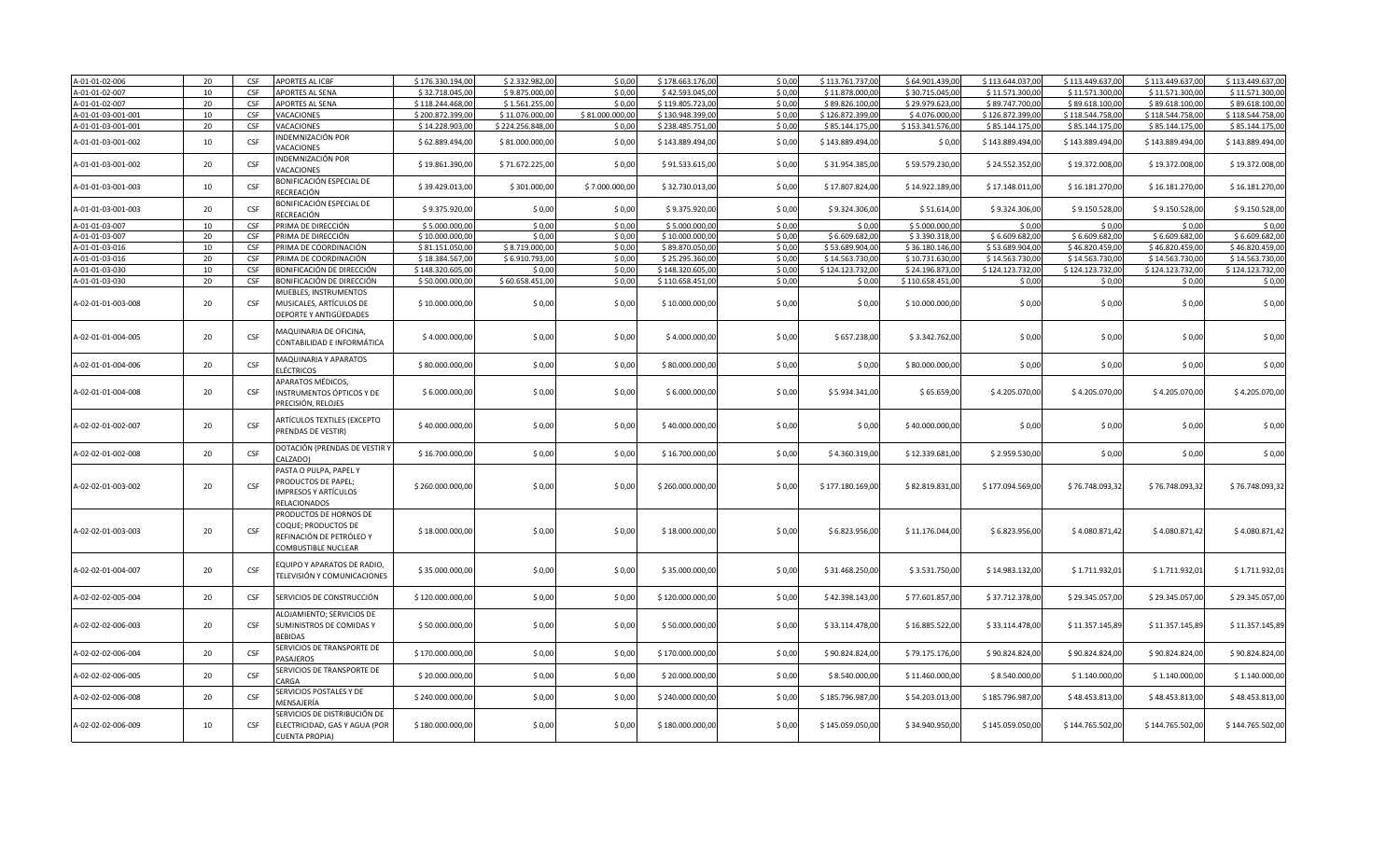| A-02-02-02-006-009 | 20 | CSF        | SERVICIOS DE DISTRIBUCIÓN DE<br>ELECTRICIDAD, GAS Y AGUA (POR<br><b>CUENTA PROPIA)</b>                                                 | \$310.000.000,00   | \$0,00 | \$ 0,00 | \$310.000.000,00   | \$0,00 | \$229.704,00       | \$309.770.296,00 | \$229.704,00       | \$229.704,00     | \$229.704,00     | \$229.704,00     |
|--------------------|----|------------|----------------------------------------------------------------------------------------------------------------------------------------|--------------------|--------|---------|--------------------|--------|--------------------|------------------|--------------------|------------------|------------------|------------------|
| A-02-02-02-007-001 | 20 | CSF        | SERVICIOS FINANCIEROS Y<br>SERVICIOS CONEXOS                                                                                           | \$350.000.000,00   | \$0,00 | \$0,00  | \$350.000.000,00   | \$0,00 | \$308.902.017,11   | \$41.097.982,89  | \$308.902.017,11   | \$308.774.360,11 | \$308.774.360,11 | \$308.774.360,11 |
| A-02-02-02-007-002 | 10 | CSF        | SERVICIOS INMOBILIARIOS                                                                                                                | \$59.938.651,0     | \$0,00 | \$0,00  | \$59.938.651,00    | \$0,00 | \$59.938.651,00    | \$0,00           | \$59.938.651,00    | \$59.938.651,00  | \$59.938.651,00  | \$59.938.651,00  |
| A-02-02-02-007-002 | 20 | <b>CSF</b> | SERVICIOS INMOBILIARIOS                                                                                                                | \$2.025.000.000,00 | \$0,00 | \$0,00  | \$2.025.000.000,00 | \$0,00 | \$1.261.205.154,75 | \$763.794.845,25 | \$1.261.205.154,75 | \$954.445.914,75 | \$954.445.914,75 | \$954.445.914,75 |
| A-02-02-02-007-003 | 10 | CSF        | SERVICIOS DE ARRENDAMIENTO<br>O ALQUILER SIN OPERARIO                                                                                  | \$20.000.000,00    | \$0,00 | \$0,00  | \$20,000,000,00    | \$0,00 | \$0,00             | \$20.000.000,00  | \$0,00             | \$0,00           | \$0,00           | \$0,00           |
| A-02-02-02-007-003 | 20 | CSF        | SERVICIOS DE ARRENDAMIENTO<br>O ALQUILER SIN OPERARIO                                                                                  | \$30.000.000,00    | \$0,00 | \$ 0,00 | \$30.000.000,00    | \$0,00 | \$0,00             | \$30.000.000,00  | \$0,00             | \$ 0,00          | \$ 0,00          | \$0,00           |
| A-02-02-02-008-002 | 10 | CSF        | SERVICIOS JURÍDICOS Y<br>CONTABLES                                                                                                     | \$30.000.000,00    | \$0,00 | \$0,00  | \$30.000.000,00    | \$0,00 | \$245.784,00       | \$29.754.216,00  | \$245.784,00       | \$245.784,00     | \$245.784,00     | \$245.784,00     |
| A-02-02-02-008-003 | 20 | CSF        | OTROS SERVICIOS<br>PROFESIONALES, CIENTÍFICOS Y<br><b>TÉCNICOS</b>                                                                     | \$1.046.192.432,00 | \$0,00 | \$0,00  | \$1.046.192.432,00 | \$0,00 | \$315.220.880,00   | \$730.971.552,00 | \$296.281.387,00   | \$205.983.054,00 | \$205.983.054,00 | \$205.983.054,00 |
| A-02-02-02-008-004 | 10 | CSF        | SERVICIOS DE<br>TELECOMUNICACIONES,<br>TRANSMISIÓN Y SUMINISTRO DE<br>INFORMACIÓN                                                      | \$83.000.000,00    | \$0,00 | \$0,00  | \$83.000.000,00    | \$0,00 | \$58.867.239,00    | \$24.132.761,00  | \$58.867.239,00    | \$51.138.029,00  | \$51.138.029,00  | \$51.138.029,00  |
| A-02-02-02-008-004 | 20 | CSF        | SERVICIOS DE<br>TELECOMUNICACIONES,<br>TRANSMISIÓN Y SUMINISTRO DE<br>INFORMACIÓN                                                      | \$130.000.000,00   | \$0,00 | \$ 0,00 | \$130.000.000,00   | \$0,00 | \$51.228.887,91    | \$78.771.112,09  | \$51.228.887,91    | \$32.454.020,21  | \$32.454.020,21  | \$32.454.020,21  |
| A-02-02-02-008-005 | 10 | CSF        | SERVICIOS DE SOPORTE                                                                                                                   | \$25.000.000,00    | \$0,00 | \$0,00  | \$25.000.000,00    | \$0,00 | \$259.404,00       | \$24.740.596,00  | \$259.404,00       | \$259.404,00     | \$259.404,00     | \$259.404,00     |
| A-02-02-02-008-005 | 20 | CSF        | SERVICIOS DE SOPORTE                                                                                                                   | \$710.000.000,0    | \$0,00 | \$0,00  | \$710.000.000,00   | \$0,00 | \$504.004.675,57   | \$205.995.324,43 | \$488.783.192,14   | \$327.958.448,50 | \$327.958.448,50 | \$327.958.448,50 |
| A-02-02-02-008-007 | 10 | CSF        | SERVICIOS DE MANTENIMIENTO,<br>REPARACIÓN E INSTALACIÓN<br>(EXCEPTO SERVICIOS DE<br>CONSTRUCCIÓN)                                      | \$137.381.349,00   | \$0,00 | \$0,00  | \$137.381.349,00   | \$0,00 | \$137.381.349,00   | \$0,00           | \$121.317.945,00   | \$33.530.922,24  | \$33.530.922,24  | \$33.530.922,24  |
| A-02-02-02-008-007 | 20 | CSF        | SERVICIOS DE MANTENIMIENTO,<br>REPARACIÓN E INSTALACIÓN<br>(EXCEPTO SERVICIOS DE<br>CONSTRUCCIÓN)                                      | \$497.008.208,00   | \$0,00 | \$0,00  | \$497.008.208,00   | \$0,00 | \$354.167.386,00   | \$142.840.822,00 | \$265.383.920,00   | \$68.332.846,48  | \$68.332.846,48  | \$68.332.846,48  |
| A-02-02-02-009-002 | 20 | <b>CSF</b> | SERVICIOS DE EDUCACIÓN                                                                                                                 | \$350.000.000,00   | \$0,00 | \$0,00  | \$350.000.000,00   | \$0,00 | \$164.827.707,00   | \$185.172.293,00 | \$77.233.945,00    | \$61.698.139,00  | \$61.698.139,00  | \$61.698.139,00  |
| A-02-02-02-009-003 | 10 | CSF        | SERVICIOS PARA EL CUIDADO DE<br>LA SALUD HUMANA Y SERVICIOS<br>SOCIALES                                                                | \$15.000.000,00    | \$0,00 | \$0,00  | \$15.000.000,00    | \$0,00 | \$13.319.500,00    | \$1.680.500,00   | \$8.282.000,00     | \$701.000,00     | \$701.000,00     | \$701.000,00     |
| A-02-02-02-009-003 | 20 | CSF        | SERVICIOS PARA EL CUIDADO DE<br>LA SALUD HUMANA Y SERVICIOS<br><b>SOCIALES</b>                                                         | \$320.000.000,00   | \$0,00 | \$0,00  | \$320.000.000,00   | \$0,00 | \$0,00             | \$320.000.000,00 | \$0,00             | \$ 0,00          | \$0,00           | \$0,00           |
| A-02-02-02-009-004 | 10 | CSF        | SERVICIOS DE ALCANTARILLADO,<br>RECOLECCIÓN, TRATAMIENTO Y<br>DISPOSICIÓN DE DESECHOS Y<br>OTROS SERVICIOS DE<br>SANEAMIENTO AMBIENTAL | \$10.000.000,00    | \$0,00 | \$0,00  | \$10.000.000,00    | \$0.00 | \$1.196.578,00     | \$8.803.422,00   | \$1.196.578,00     | \$1.196.578,00   | \$1.196.578,00   | \$1.196.578,00   |
| A-02-02-02-009-004 | 20 | CSF        | SERVICIOS DE ALCANTARILLADO,<br>RECOLECCIÓN, TRATAMIENTO Y<br>DISPOSICIÓN DE DESECHOS Y<br>OTROS SERVICIOS DE<br>SANEAMIENTO AMBIENTAL | \$4.805.217,00     | \$0,00 | \$ 0,00 | \$4.805.217,00     | \$0,00 | \$415.160,00       | \$4.390.057,00   | \$415.160,00       | \$415.160,00     | \$415.160,00     | \$415.160,00     |
| A-02-02-02-009-005 | 20 | CSF        | SERVICIOS DE ASOCIACIONES                                                                                                              | \$20.000.000,0     | \$0,00 | \$0,00  | \$20.000.000,00    | \$0,00 | \$0,00             | \$20.000.000,0   | \$0,00             | \$0,00           | \$0,00           | \$0,00           |
| A-02-02-02-009-006 | 20 | CSF        | SERVICIOS DE ESPARCIMIENTO,<br><b>CULTURALES Y DEPORTIVOS</b>                                                                          | \$416.000.000,00   | \$0,00 | \$0,00  | \$416.000.000,00   | \$0,00 | \$229.401.387,00   | \$186.598.613,00 | \$229.401.387,00   | \$90.768.817,00  | \$90.768.817,00  | \$84.562.829,00  |
| A-02-02-02-009-007 | 20 | CSF        | OTROS SERVICIOS                                                                                                                        | \$10.000.000,00    | \$0,00 | \$0,00  | \$10.000.000,00    | \$0,00 | \$0,00             | \$10.000.000,00  | \$0,00             | \$0,00           | \$0,00           | \$0,00           |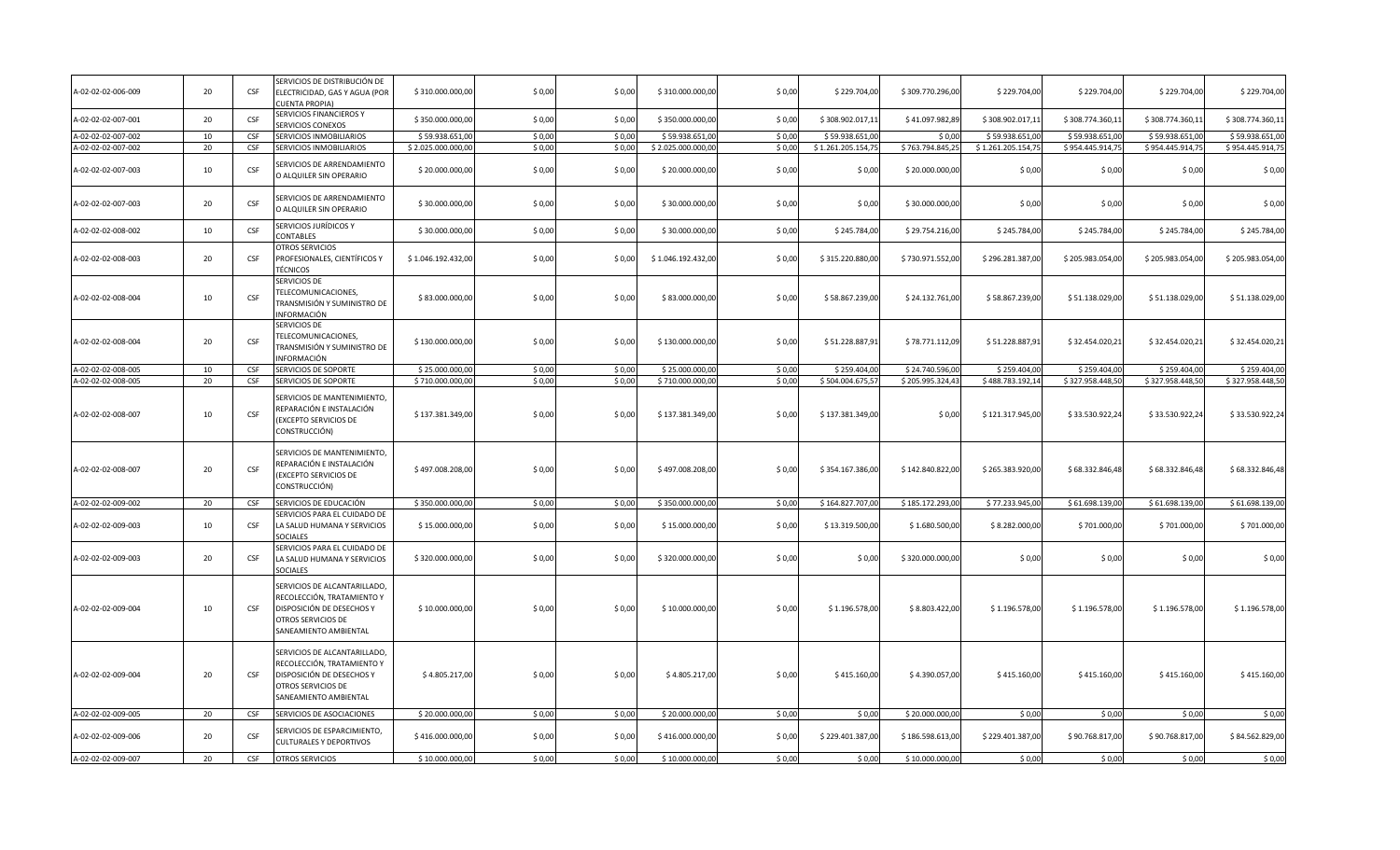| A-02-02-02-010             | 20 | CSF | VIÁTICOS DE LOS FUNCIONARIOS<br>EN COMISIÓN                                                                                                                                                                              | \$176.800.000,00    | \$0,00  | \$ 0,00 | \$176.800.000,00    | \$0,00 | \$41.721.318,00     | \$135.078.682,00   | \$0,00              | \$0,00             | \$0,00             | \$0,00             |
|----------------------------|----|-----|--------------------------------------------------------------------------------------------------------------------------------------------------------------------------------------------------------------------------|---------------------|---------|---------|---------------------|--------|---------------------|--------------------|---------------------|--------------------|--------------------|--------------------|
| A-03-04-02-012-001         | 20 | CSF | INCAPACIDADES (NO DE<br>PENSIONES)                                                                                                                                                                                       | \$37.602.400,00     | \$0,00  | \$0,00  | \$37.602.400,00     | \$0,00 | \$11.548.204,00     | \$26.054.196,00    | \$11.548.204,00     | \$10.979.144,00    | \$10.979.144,00    | \$10.979.144,00    |
| A-03-04-02-012-002         | 20 | CSF | ICENCIAS DE MATERNIDAD Y<br>PATERNIDAD (NO DE PENSIONES)                                                                                                                                                                 | \$17.000.000,00     | \$0,00  | \$0,00  | \$17.000.000,00     | \$0,00 | \$0,00              | \$17.000.000,00    | \$0,00              | \$0,00             | \$0,00             | \$0,00             |
| A-08-01-02-001             | 10 | CSF | IMPUESTO PREDIAL Y SOBRETASA<br>AMBIENTAL                                                                                                                                                                                | \$17.950.000,00     | \$0,00  | \$0,00  | \$17.950.000,00     | \$0,00 | \$0,00              | \$17.950.000,00    | \$0,00              | \$0,00             | \$0,00             | \$0,00             |
| A-08-01-02-001             | 20 | CSF | IMPUESTO PREDIAL Y SOBRETASA<br>AMBIENTAL                                                                                                                                                                                | \$80.000.000,00     | \$0,00  | \$0,00  | \$80.000.000,00     | \$0,00 | \$56.778.000,00     | \$23.222.000,00    | \$56.778.000,00     | \$56.778.000,00    | \$56.778.000,00    | \$56.778.000,00    |
| A-08-01-02-006             | 10 | CSF | IMPUESTO SOBRE VEHÍCULOS<br><b>AUTOMOTORES</b>                                                                                                                                                                           | \$2.050.000,00      | \$0,00  | \$0,00  | \$2.050.000,00      | \$0,00 | \$183.000,00        | \$1.867.000,00     | \$183.000,00        | \$183.000,00       | \$183.000,00       | \$183.000,00       |
| C-0504-1000-5-0-0504003-02 | 20 | CSF | ADQUISICIÓN DE BIENES Y<br>SERVICIOS - SERVICIO DE<br>PROVISIÓN DE EMPLEO DE<br>CARRERA ADMINISTRATIVA -<br>ADMINISTRACIÓN CONTROL Y<br>VIGILANCIA DE LA CARRERA<br>ADMINISTRATIVA NACIONAL                              | \$69.637.312.303,00 | \$0,00  | \$0.00  | \$69.637.312.303,00 | \$0.00 | \$60.615.414.216,36 | \$9.021.898.086,64 | \$19.123.712.342,36 | \$5.716.177.410,98 | \$5.716.177.410,98 | \$5.716.177.410,98 |
| C-0504-1000-5-0-0504007-02 | 20 | CSF | ADQUISICIÓN DE BIENES Y<br>SERVICIOS - SERVICIO DE<br>VIGILANCIA PARA EL<br>CUMPLIMIENTO DE LAS NORMAS<br>DE CARRERA ADMINISTRATIVA -<br>ADMINISTRACIÓN CONTROL Y<br>VIGILANCIA DE LA CARRERA<br>ADMINISTRATIVA NACIONAL | \$550.401.600,00    | \$0,00  | \$0,00  | \$550.401.600,00    | \$0,00 | \$488.814.337,00    | \$61.587.263,00    | \$416.871.007,00    | \$292.194.711,00   | \$292.194.711,00   | \$292.194.711,00   |
| C-0504-1000-5-0-0504004-02 | 20 | CSF | ADQUISICIÓN DE BIENES Y<br>SERVICIOS - SERVICIO DE<br>REGISTRO PÚBLICO DE CARRERA<br>ADMINISTRATIVA -<br>ADMINISTRACIÓN CONTROL Y<br>VIGILANCIA DE LA CARRERA<br>ADMINISTRATIVA NACIONAL                                 | \$1.078.459.200,00  | \$0,00  | \$ 0,00 | \$1.078.459.200,00  | \$0,00 | \$1.067.675.865,00  | \$10.783.335,00    | \$944.438.579,00    | \$617.522.535,00   | \$617.522.535,00   | \$617.522.535,00   |
| C-0504-1000-5-0-0504002-02 | 20 | CSF | ADQUISICIÓN DE BIENES Y<br>SERVICIOS - SERVICIO DE<br>EVALUACIÓN DEL DESEMPEÑO<br>LABORAL - ADMINISTRACIÓN<br>CONTROL Y VIGILANCIA DE LA<br>CARRERA ADMINISTRATIVA<br>NACIONAL                                           | \$348.771.200,00    | \$0,00  | \$0,00  | \$348.771.200,00    | \$0,00 | \$254.181.000,00    | \$94.590.200,00    | \$212.593.890,00    | \$159.168.950,00   | \$159.168.950,00   | \$159.168.950,00   |
| C-0504-1000-5-0-0504003-02 | 21 | CSF | ADQUISICIÓN DE BIENES Y<br>SERVICIOS - SERVICIO DE<br>PROVISIÓN DE EMPLEO DE<br>CARRERA ADMINISTRATIVA -<br>ADMINISTRACIÓN CONTROL Y<br>VIGILANCIA DE LA CARRERA<br>ADMINISTRATIVA NACIONAL                              | \$19.073.777.086,00 | \$0,00  | \$ 0,00 | \$19.073.777.086,00 | \$0,00 | \$18.551.394.885,44 | \$522.382.200,56   | \$18.390.357.495,44 | \$6.381.322.699,88 | \$6.381.322.699,88 | \$6.378.434.699,88 |
| C-0599-1000-2-0-0599064-02 | 20 | CSF | ADQUISICIÓN DE BIENES Y<br>SERVICIOS - SERVICIO DE<br>IMPLEMENTACIÓN SISTEMAS DE<br>GESTIÓN - FORTALECIMIENTO DE<br>LA CAPACIDAD DE GESTIÓN<br>INSTITUCIONAL DE LA CNSC-<br>COMISIÓN NACIONAL                            | \$939.556.800,00    | \$ 0,00 | \$ 0,00 | \$939.556.800,00    | \$0,00 | \$897.304.391,00    | \$42.252.409,00    | \$851.510.101,00    | \$574.079.580,00   | \$574.079.580,00   | \$574.079.580,00   |